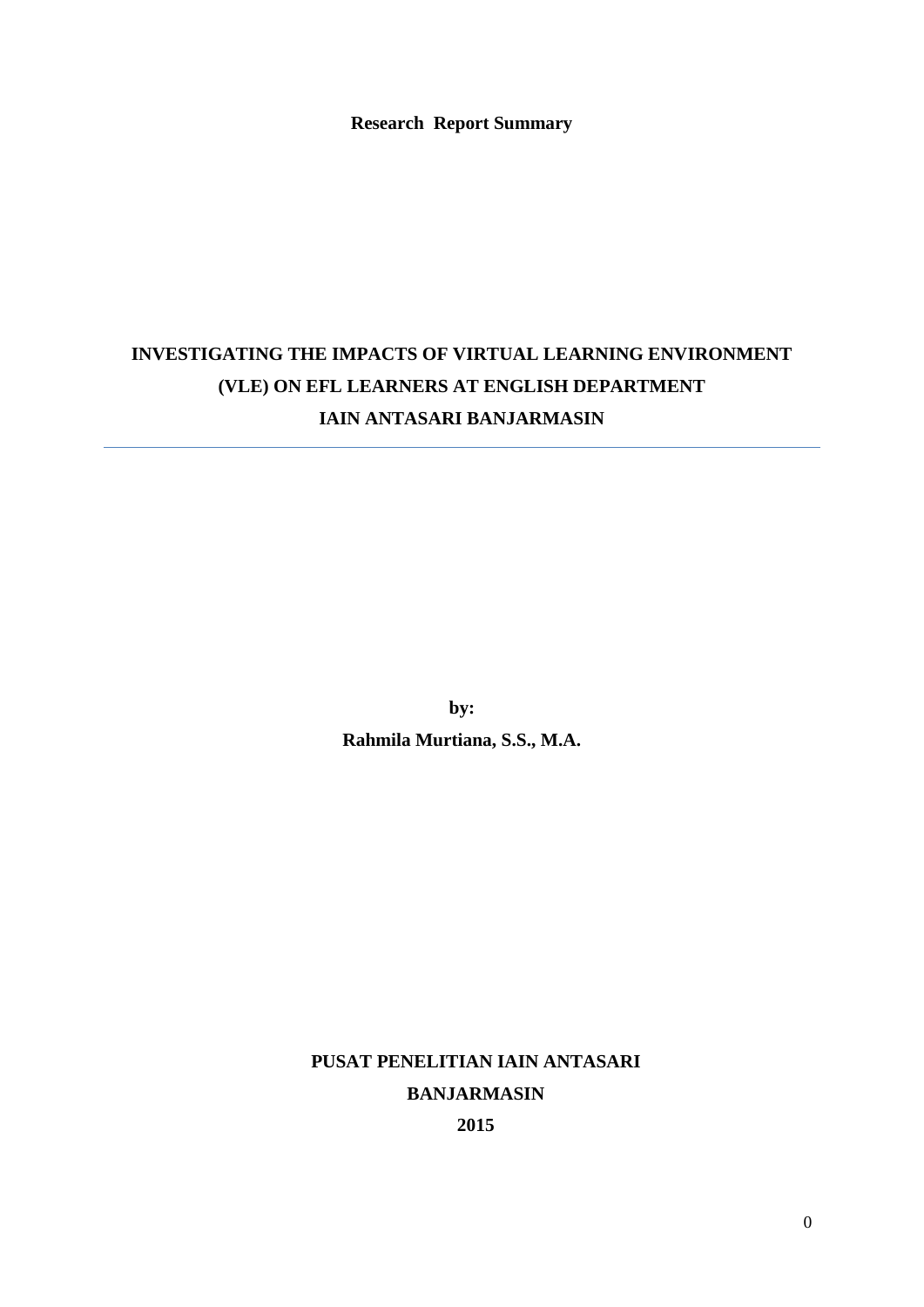#### **I. INTRODUCTION**

#### **A. Background of study**

The proliferation of computer technology and internet access over the last decade has brought significant changes to the mode of language learning. If previously learning mode depends on conventional face-to-face classroom instruction, today online learning mode has added to the way institutions deliver their courses. Initially, the use of online instruction is more prevalent in distance education as a means of communication between course instructors and learners. Online instruction is really helpful for learners who are unable to meet the requirement of attending the class full time.

The advance of ICT enables teachers or instructors to create a virtual learning environment (VLE), and allow learners to study beyond the limit of classroom walls. Popular terms used to refer to learning mode which apply or utilize VLE are elearning and blended learning. The term ["e-learning"](http://www.mindflash.com/elearning) refers to a range of information technologies at use in schools and corporations for education and training. In elearning courses, information is presented over computer networks to instructors and students who are often in different locations, but all accessing the same materials through their personal computers (https://www.mindflash.com/elearning/what-is-elearning). Meanwhile, blended learning is a term used to describe the way [e-learning](https://www.mindflash.com/elearning/what-is-e-learning) is being combined with traditional classroom methods and independent study to create a new, hybrid teaching methodology. In other words, the term "blended learning" is used to describe the use of both face-to-face and online modes of instruction. It is used as supplement to enhance conventional classroom teaching. The practice has become more common and has encouraged educators to explore its use in a variety of ways (Stacey & Gerbic, 2007).

Experts believe that the future direction of language learning in the  $21<sup>st</sup>$ century will head toward blended learning and virtual learning (Crogovic, 2011). This is supported by the evidence that the practices of blended learning have been implemented in many higher institutions throughout the world. For example, data from a national sample of over 1,000 colleges and universities in the U.S, almost 55% of all institutions offer at least one blended course while 64% offer at least one online course (Allen & Seaman, 2007). In addition, a survey conducted by Browne et al in 2006 reported that 95% of higher education institutions in the UK used virtual learning environments (Wadman, 2013). With the encouragement of governments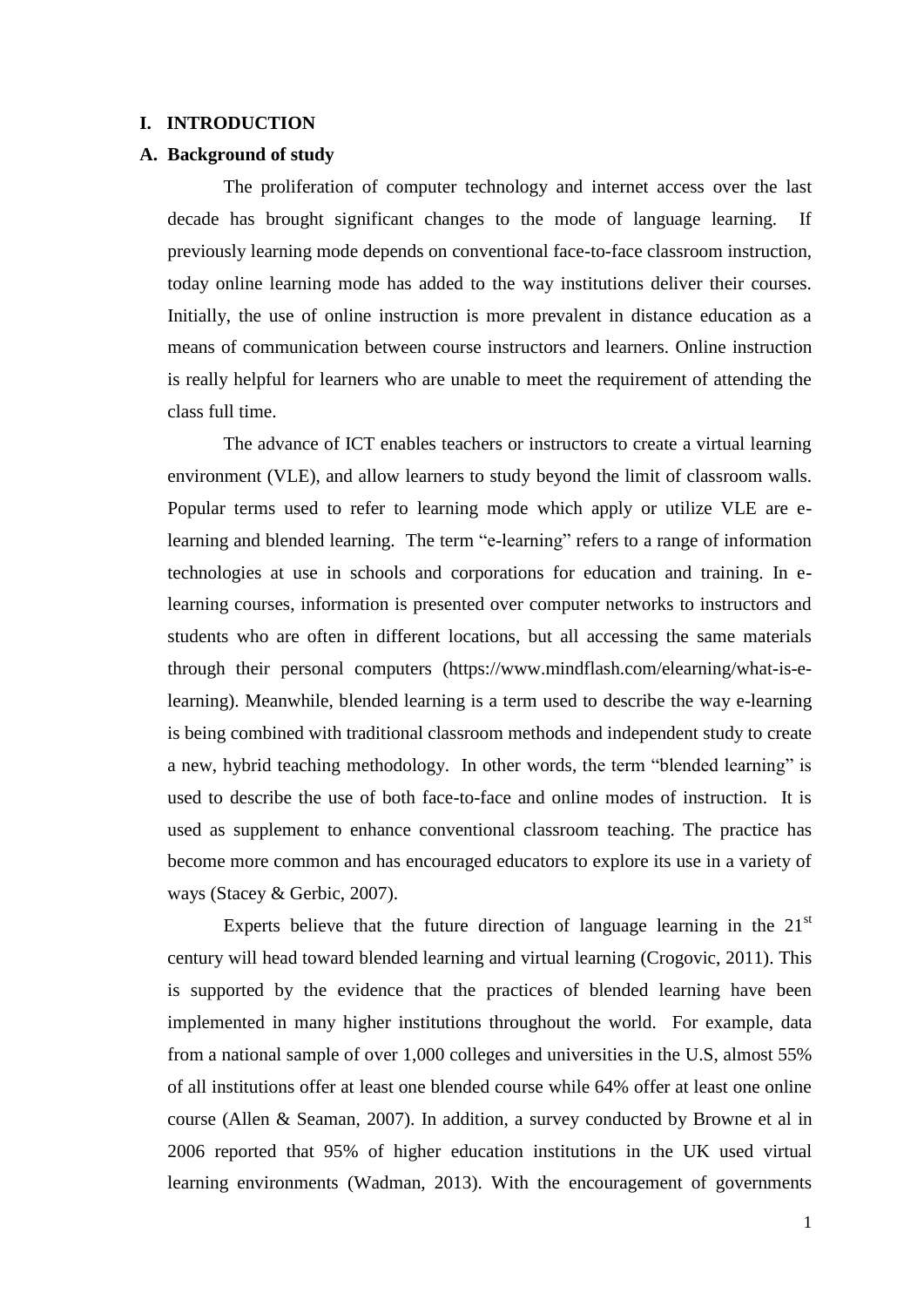worldwide, more and more students are enrolling in courses which incorporate elearning (Boulton et al, 2008).

To create a virtual learning environment (VLE) and enable e-learning, higher education institutions needs to have a learning management system (LMS) using particular web application. Golonka et al (2014) used the term CMS (course management system) which refers to "Server-based application used to present materials and services required for blended or distance learning (such as syllabi, required readings, calendars, etc.). Teachers and students access a CMS over a network through a web browser, using a menu driven interface. This system enables sharing of course materials, allows accessibility to content at anytime and anywhere, facilitate course content organization, and communication between teacher and student or between student and student.

The institutions may decide whether to use paid software packages such as Blackboard or WebCT, Lotus Learning Space and COSE, or free web application such as Moodle and Edmodo In addition to LMS, some famous social networking sites such as Facebook and Twitter can also be used for virtual language learning but with certain limitations.

In IAIN Antasari, virtual learning has been introduced since last year to support student learning through e-learning site which uses Moodle application. There has been a series of training and workshop for lecturers on how to apply e-learning in their courses. Preliminary observation on the e-learning site shows that a number of lecturers have started to utilize the site or their courses. In addtition, based on information from the students, they have used the site to get the study material and assignments posted by the lecturer.

Other web application that can be used as VLE is Edmodo, which the writer has used since last year. Compared to Moodle or e-learning, Edmodo is not that familiar for students and lecturers at IAIN Antasari. Only a few lecturers have tried to use it. However, in some schools and higher institutions in Banjarmasin, teachers and instructors have introduced it to the students. Therefore, the writer is interested in exploring more about the use of Edmodo as an alternative VLE in IAIN Antasari.

Another underlying reason is to learn more whether the use of Edmodo as VLE has positive effects on student learning. Ideally, virtual learning should be able to increase learner motivation and it is often linked to learner autonomy. As Kim (2008) suggested, the use of virtual learning can increase student interaction of the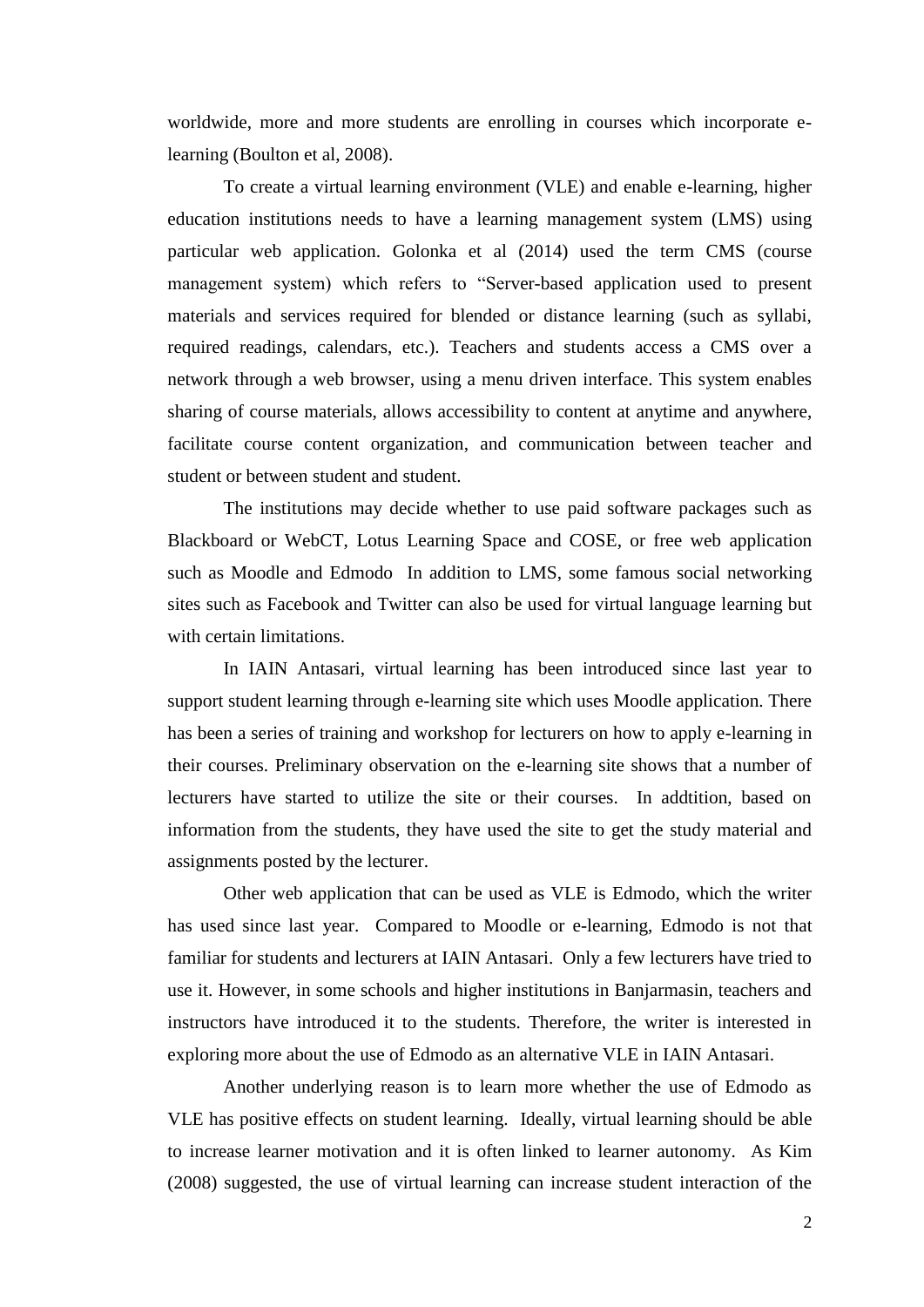target language in the form of exchanging and discussing, and it will enhance their motivation to engage in their learning. Moreover, the use of virtual learning could facilitate the implementation of a constructivist approach and assist individual learners in constructing their knowledge and expanding their perspectives. It helps students become independent learners by allowing them to explore and discover content to be learned on their own. In other words, it transforms teachers' pedagogical practices from teacher-centered to student-centered ones (Kim, 2008, p. 244).

However, in many cases it remains an open question whether the increased use of technology has fundamentally changed the way students learn, which moves toward the notion of being an autonomous learner, or whether it is simply a case of students typing up their essays on computers and sending their assignments to instructors through online tools, or instructors sending the students course reading lists or work assignments with little feedback of student works (Boulton et al, 2008).

In the case of virtual learning at IAIN Antasari, particularly at English Department, it has not been much identified to what extent students make use of the available virtual learning environment (VLE) for increasing their knowledge, skills, motivation, and autonomy to learn English. Therefore, in order to find out more about how students utilize VLE and what impacts it has on student learning, the writer will conduct a research enitiled "Investigating The Impacts of Virtual Learning Environment (VLE) on EFL Learners at English Department IAIN Antasari Banjarmasin."

#### B. **Statements of problem**

The following are statements of problem which have been formulated for this research.

- 1. What impacts does VLE have on language learning? Does it positively affect language learning in general or in learning certain subject at English Department? Does it enhance learner motivation?
- 2. To what extent does it lead to students' autonomy in learning?
- 3. What other benefits do the students perceive of learning through VLE?
- 4. What are the constraints of learning through VLE?

### **C. Definition of key terms**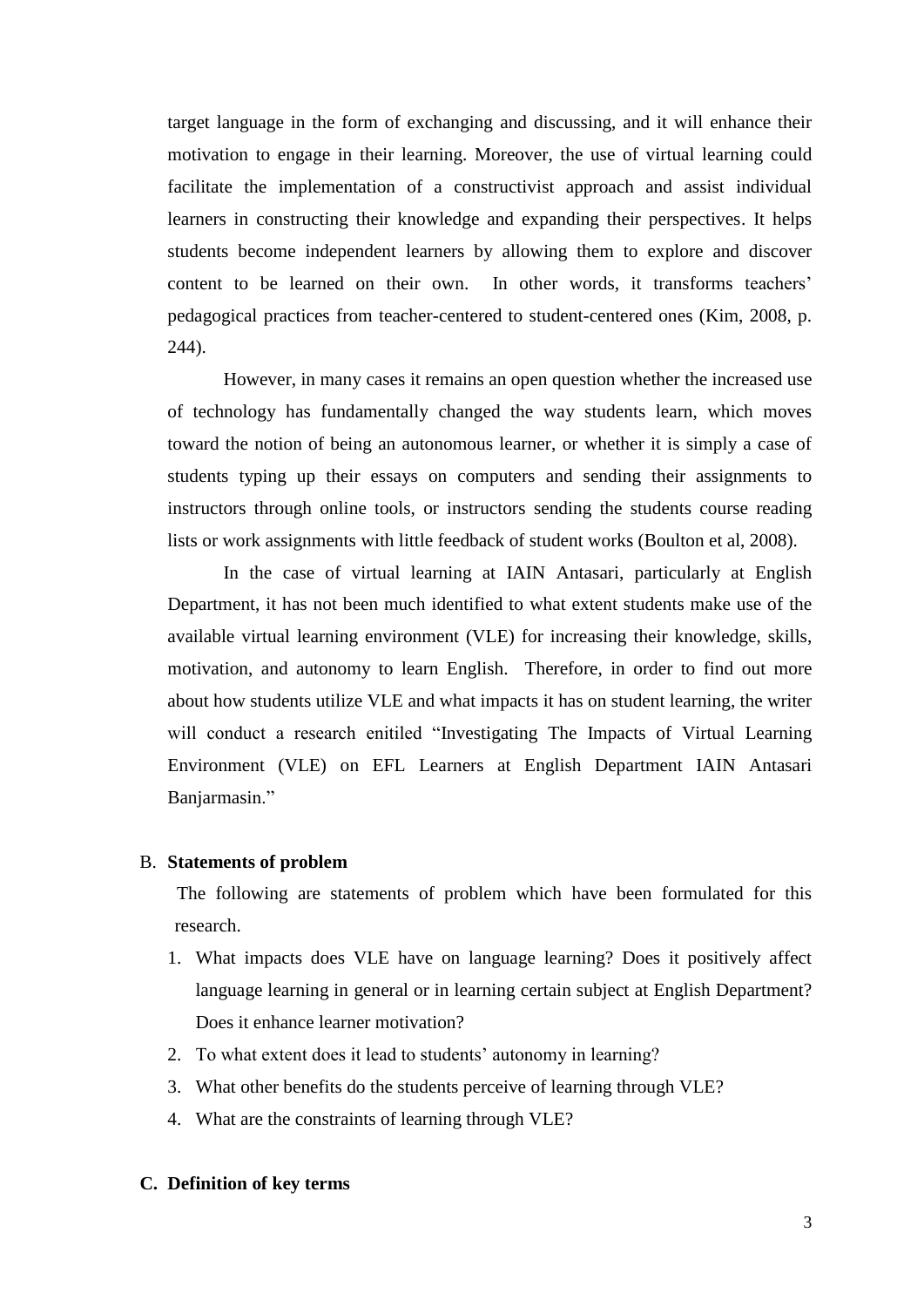- 1. Investigating: researching or finding out what happened
- 2. Impacts: influences or effects
- 3. EFL : English as a Foreign Language
- 4. EFL learners: students who live in a non-English speaking country and learn English as a foreign language. In this research the students are those who study at English Department Faculty of Tarbiyah and Teacher Training IAIN Antasari Banjarmasin.
- 5. Virtual Learning environment (VLE): a virtual classroom that allows teachers and students to communicate with each other online. Class information, learning materials, and assignments are provided via the Web. Students can log in to the class [website](http://techterms.com/definition/website) to view this information and may also [download](http://techterms.com/definition/download) assignments and required reading materials to their computers. Some VLEs also allow assignments and tests to be completed online [\(http://techterms.com/definition/vle\)](http://techterms.com/definition/vle). In this research VLE is limited to asynchronous learning by using web tool Edmodo.

#### **D. Research Purpose**

In general the research is conducted with aims to explain the current usage and practices of virtual learning at English department. To be more specific, the aims are:

- 1. To investigate the impacts of VLE on student learning
- 2. To find out whether VLE can enhance student motivation and autonomy in learning
- 3. To gain more information about the benefits of VLE from students" point of views
- 4. To identify the constraints encountered by students in using VLE

## **E. Research significance**

The outcome of this research is expected to bring several advantages as follows:

- 1. It will contribute to the research related to TELL (technology-enhanced lamguage learning)
- 2. It will add to the knowledge about particular practice of language learning through virtual learning environment (VLE)
- 3. It will raise learners" awareness of how to utilize virtual learning environment (VLE) effectively for English language learning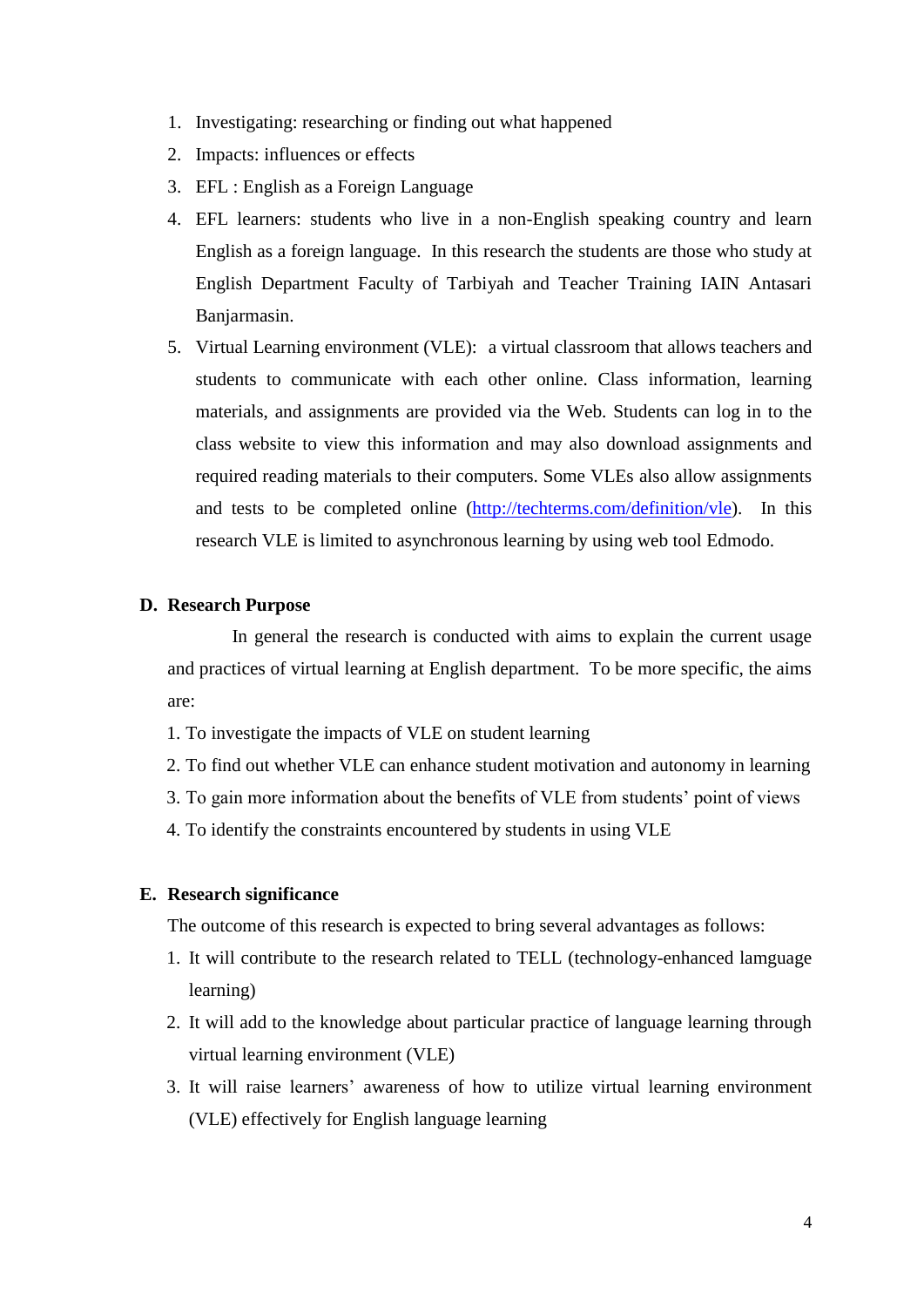- 4. It will suggest the instructors/teachers to improve instructional practive by applying appropriate pedagogical approach in regards to the use of virtual learning environment (VLE)
- 5. It will put into consideration for English department about the importance of integrating technology in the curriculum and teaching learning process

## **II. LITERATURE REVIEW**

## **A. Virtual Learning Mode**

Rapid developments in communication technology have increased the demand for virtual learning that involves connection of learners, both asynchronously and synchronously (Compton, 2009). Asynchronous virtual learning involves coursework delivered via web, email and message boards that are then posted on online forums. Asynchronous learning can be carried out when the student is offline. It allows students to communicate and collaborate via their computer without the constraints of time and distance. Students complete the course at their own pace, by using the internet merely as a support tool rather than volunteering exclusively for an online interactive classes. In contrast, synchronous virtual learning is real time. It involves chat and videoconferencing, which allows students to ask, and teachers to answer questions instantly, through instant messaging. The common online tools which can be used for synchronous learning are Skype and GoogleHangout.

## **B. Development of LMS and e-learning tools**

As described earlier, the term ["e-learning"](http://www.mindflash.com/elearning) broadly refers to a range of information technologies at use with the purpose to improve the process of education at secondary and higher institution. Tavangarian et al (2004) defines e-learning as all forms of electronic supported learning and teaching, which are procedural in character and aim to effect the construction of knowledge with reference to individual experience, practice and knowledge of the learner.

To support e-learning, a learning management system (LMS) needs to be developed at the institutions. Learning management systems (LMS) provide elearning materials and tests for students. LMS can perform variety learning tasks such as providing study materials for students, enabling chats between students and instructors, administering test and recording scores. Learning content management system (LCMS) is used to create the materials and tests that are then given to the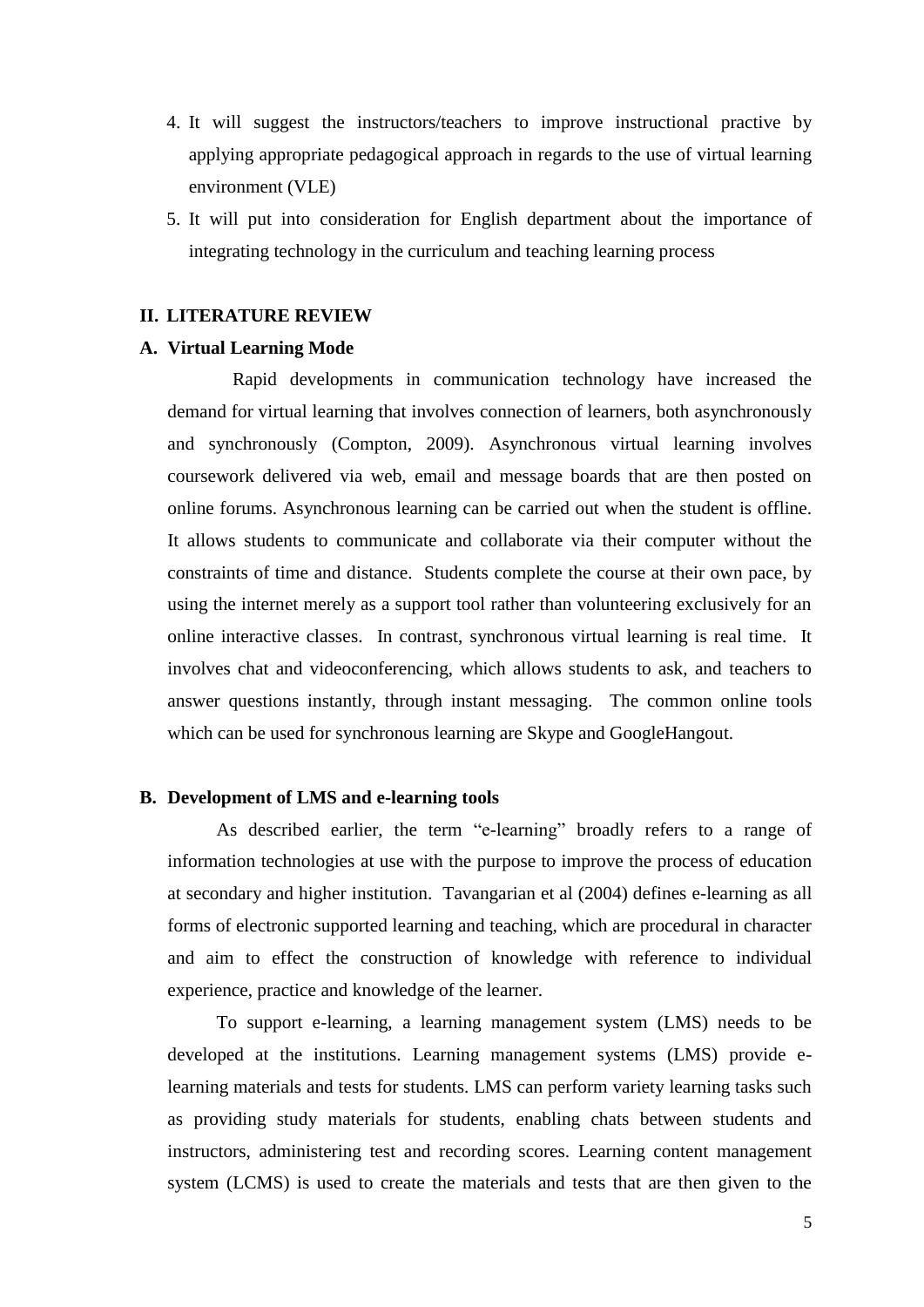LMS for students and instructors to utilize (https://www.mindflash.com/learning managament system). Among e-learning tools which are widely used as VLE are Blackboard or WebCT, Lotus Learning Space, Moodle and Edmodo.

Edmodo was developed by two former Chicago education administrators, Nic Borg and Jeff O"Hara in 2008. Primarily used in the United States, it has served over 17 million users. In its appearance and design, Edmodo resembles Facebook, so that some people name it educational facebook. The advantage of Edmodo over other LMS is both instructors and students can sign up and create their own account without having to wait for the administrator approval. Edmodo contains features which allows students to post comments and send notes, links, files, alerts, assignment and events, and send direct messages to the instructor.

Edmodo has collaborative learning features where multiple and simultaneous discussions can take place within a group. To facilitate multiple, simultaneous discussions, teachers can creates "groups" for each of their classes. Each group is assigned its own unique code, which is distributed by teachers to all the class members. The groups are self-contained so those without access will be unable to view the discussions, unless the instructor designates them as public. Instructor can also create-a-quiz feature and ready-made quizzes (open-ended or multiple-choice questions) to formatively and summatively assess students" performance, and reward badges, which a teacher can assign to a student, acts as a motivator. An added feature of Edmodo is that students can create their own groups as well. Participants can choose to receive posts through their cell phones, e-mail, or through an RSS feed posted on the course home page (Looi & Yusop, 2011).

## C. **The ideal practice of language learning through VLE**

In general, virtual learning brings some advantages to the teaching learning process; the most obvious one is it solves instuctors" problem of inadequate class time. Through virtual learning, instructor or teachers can optimize the timeliness and focus of the curriculum, and students can better fit learning time into their schedules. Other advantages are the online delivery allows instructors to keep materials up-todate, thorugh links that can be found though various websites, and share with the students, meaning that instead of having to buy textbooks, the students can save cost. It is also a better fit for 21st-century learners, as today"s learners are generation who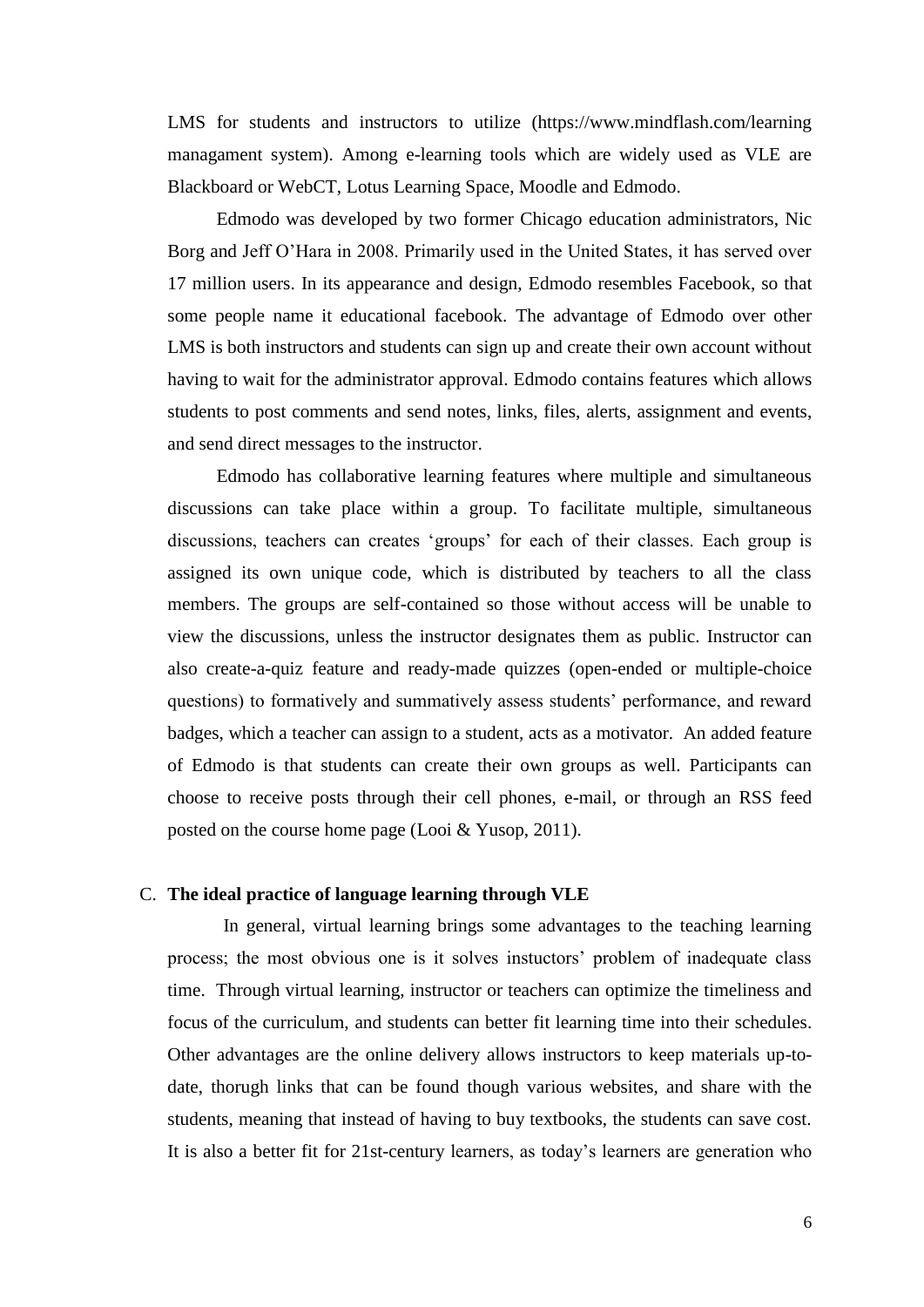are technology savvy and spend much of their time communicating and fnding information in the virtual world.

In order to get the optimum benefit of language learning through VLE, Chinnery (2008) suggests that virtual learning and teaching should be productive, informative, collaborative, communicative, aggregative. Productive means that language learners need to be given the opportunity to demonstrate their ability to create in the target language. Informative means learners should have the ability to seek out accurate information autonomously, become self-directed and selfempowered researcher, editor, and selector of information. Collaborative means that learners should collaborate towards the completion of tasks, which will generate intense motivation from many students and encourages learning from peers. Communicative means that virtual language learning and teaching must strive to provide learners with opportunities to use their English for communicative purposes. Aggragative means that virtual language learning and teaching should recognize multiliteracies possessed by learners (Chinnery, 2008).

Furthermore, the practice of virtual learning and teaching brings impacts to both students and teachers. According to Gruba (2009), in the part of students, responsibility for learning is heightened as students must learn to get and use digital materials. It will also affect student learning style. Students who were coming from "traditional" systems of learning, must adapt to the modern learning environment by being more active and participatory. In the part of teachers, virtual language teaching is a new competency for instructors as it requires greater flexibility and a keen knowledge of the materials, how to access them and when to use them for best effect. In short, virtual learning and teaching should apply pedagogical principles which are based on a [constructivist](http://en.wikipedia.org/wiki/Constructivism_(pedagogical)) and [social constructionist](http://en.wikipedia.org/wiki/Social_constructionism) approach, emphasizing that learners, not just teachers, can contribute to the educational experience. In other words, it should promote learner autonomy.

## **III. Research Method**

# **A. Type**

The type of this research is field research. Field researh is a study where a researcher observes the subject in its natural environment, in this case, the classroom and VLE at English Department IAIN Antasari Banarmasin.

### **B. Approach**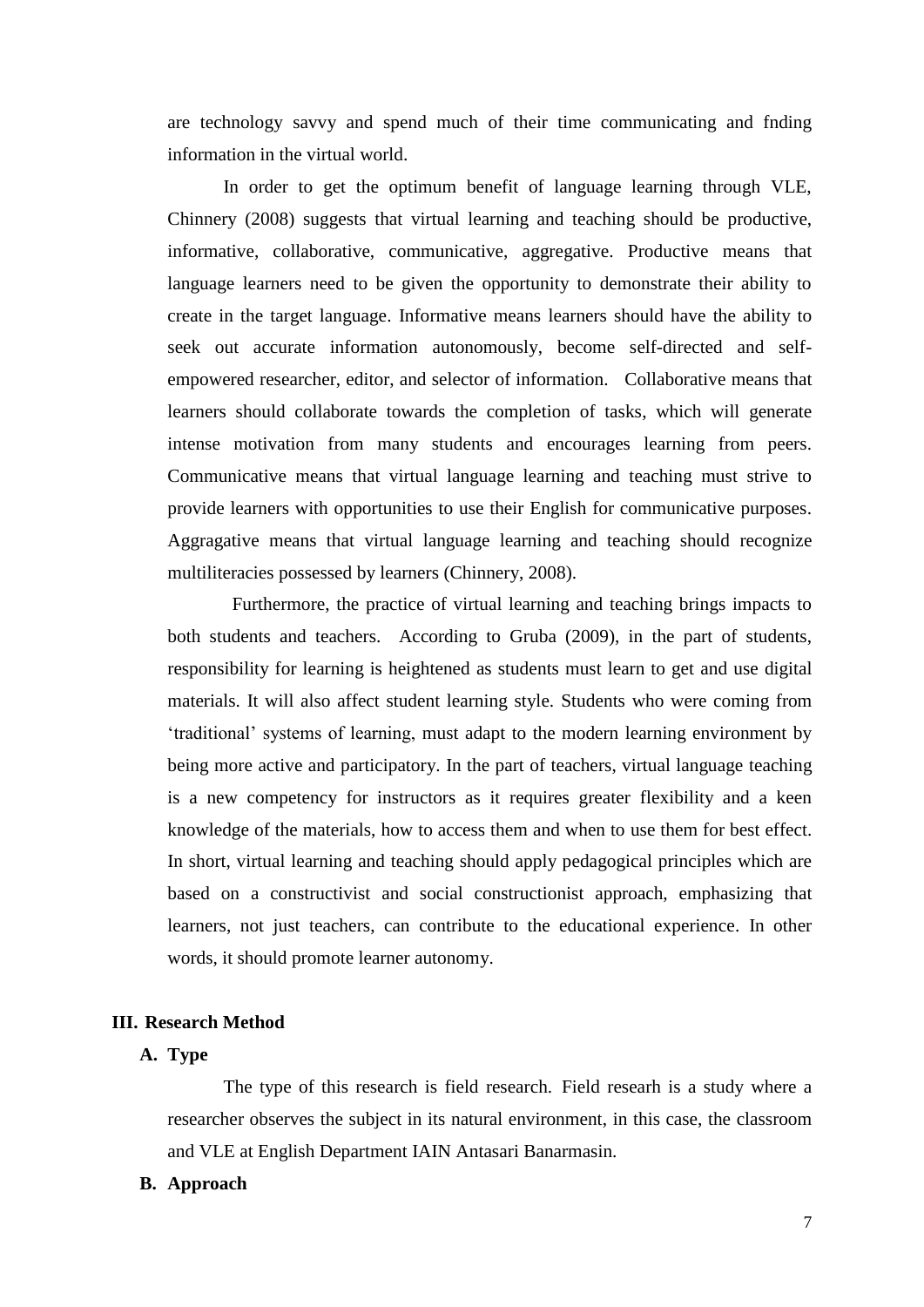This research will use mixed method approach. Mixed methods research is empirical research that involves the collection and analysis of both qualitative and quantitative data. In mixed methods research, qualitative and quantitative methods and data are mixed, or combined in some way (Punch, 2009, p.288). Creswell divides mixed method design into three kinds: triangulation design, embedded design, and explanatory design. This This research used triangulation design

Triangulation design is a one-phase design, where the two types of data are collected at the same time (Creswell, 2008, p. 560; Punch, 2009, p. 296). Data can be collected through a questionnaire, observation, interview, or documents. The results of quantitative data and qualitative data are merged into one overall interpretation.

## **C. Research location**

The research will be located at State Institute for Islamic Studies (IAIN) Antasari Banjarmasin, to be specific at English Department Faculty of Tarbiyah and Teacher Training.

### **D. Population and sample**

The population of the research is the students in IAIN Antasari Banjarmasin who have learned through virtual learning environment. The writer chooses students from the fourth semester academic year 2014/2015 because all of them are currently taking up a subject which uses Edmodo as VLE. Because there is a large number of population, the respondents will be taken by sample. Sampling technique which will be used is proportional purposive sampling. From each class the sample is 50% of population. The table below shows the population of the students and the sample.

**Table 1. Data of English Department Students Fourth Semester Academic Year 2014/2015**

| No | Class | No. of active students | Sample |
|----|-------|------------------------|--------|
|    |       | 37                     |        |
|    |       | 34                     |        |
|    |       |                        |        |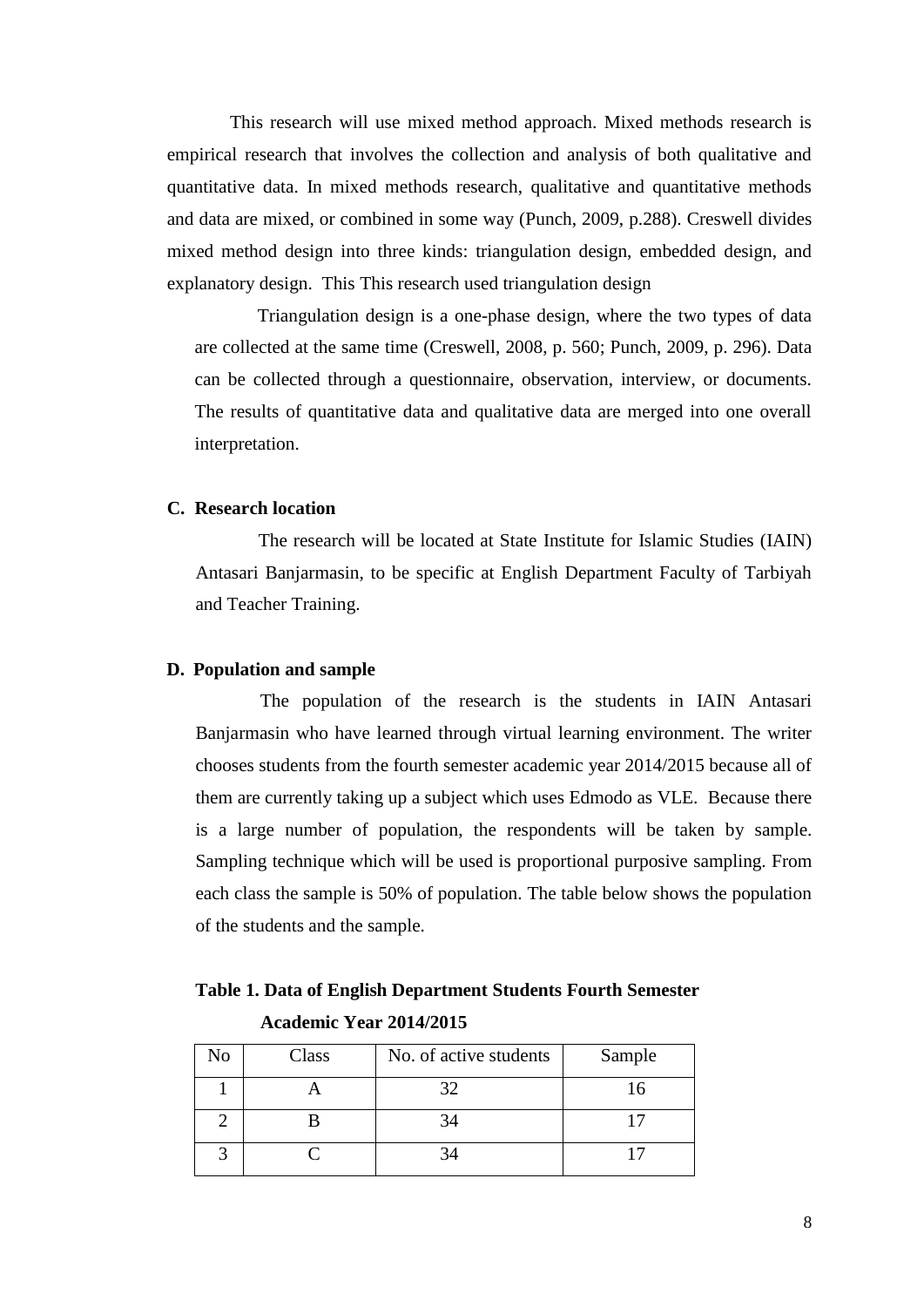|   |       | $\sim$<br>-24 |    |
|---|-------|---------------|----|
| J |       | 26            |    |
|   | Total | 160           | 80 |

#### **E. Techniques of data collection**

Data are collected using questionnaire and documentation. The questionnaire is used at the first stage of this research to identify the impact of VLE on student learning activity. The questionnaire consists of three parts (see appendix). The first part consists of 8 items and asks the personal background of the respondents and their general habit in online activities, while the second part asks the respondents about their habit in using Edmodo and their opinion about how they perceive the use of VLE in learning. The third part which is open-ended questions is intended for data triangulation. In the third part there are 12 items which ask the respondents about their activities in Edmodo, their purposes, the benefits they get, their difficulties, their learning mode preference, and their expectation regarding virtual learning.

Documentation in the form of records and notes on student online activities on Edmodo sites will be used to support the findings from the questionnaire

## **F. Techniques of data analysis**

The first step is analyzing quantitative data from the questionnaire. In analyzing the quantitative data, the researcher used the following steps:

1. Input the data:

This step is done by transferring the data from the responses on the questionnaire to a computer file. The program that will be used is SPSS because it can transform the result and count the frequency, percentage, mean, and standard deviation quickly.

2. Score the data:

The researcher assigns a numeric score for value to each response category for each question on the questionnaire. In scoring the response, the researcher will use single-item scores, that is, an individual score for each question answered by each respondent.

3. Check and clean the data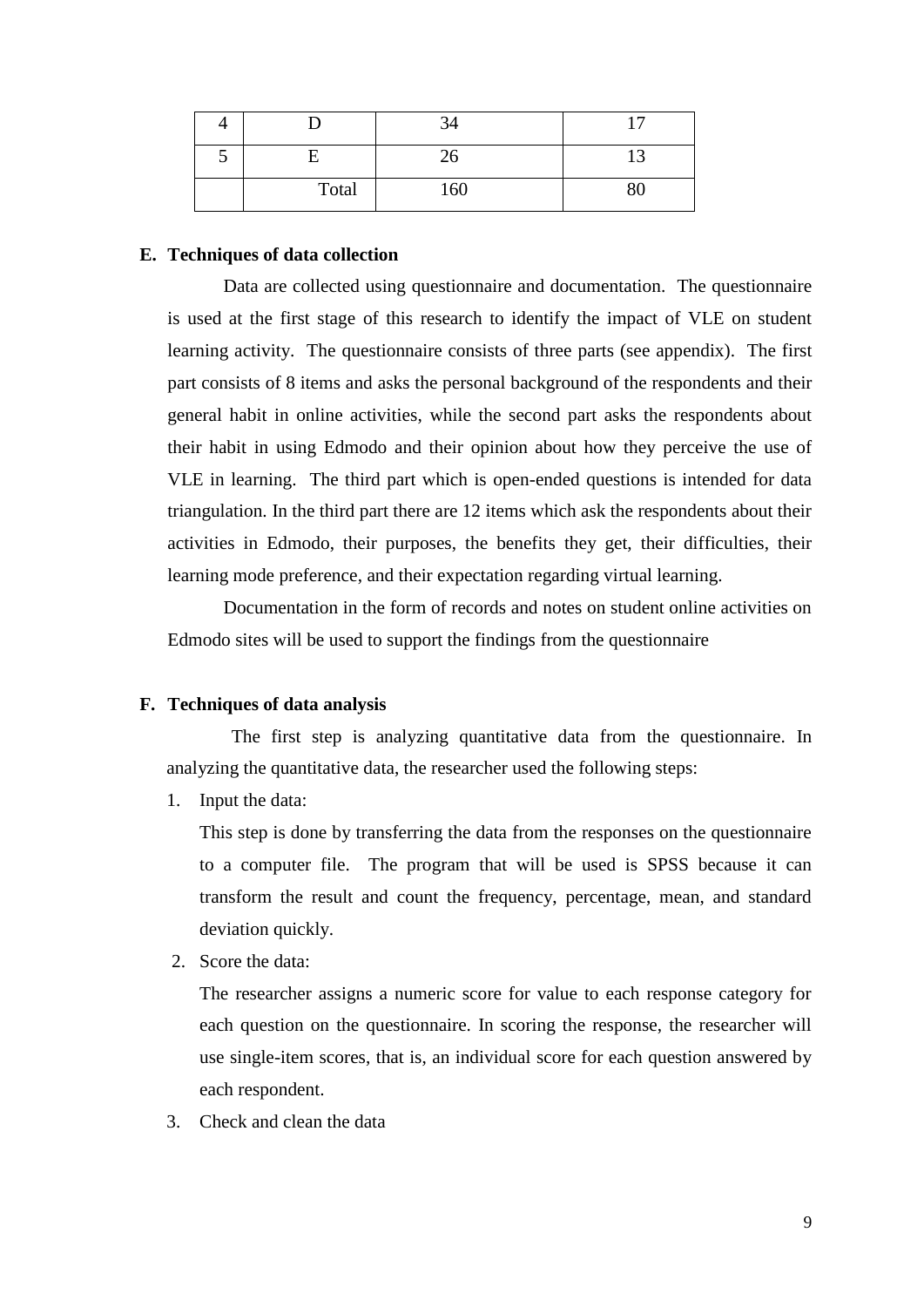It is the step to clean and account for missing data whether there are incomplete answer (the respondents do not give the answer), check which data is relevant to the research questions, and which need to be left out from the analysis.

4. Analyze the data

The data that have been scored will be analyzed using descriptive statistics. Descriptive statistics indicate general tendencies of the data such as mean, mode, and the spread of scores, so it can help the researcher to summarize the overall trends in the data (Creswell, 2008).

The next step is analyzing qualitative data. The responses of the students to the open-ended questions are coded and organized based on emerging themes. Their responses are useful to support and confirm their responses in previous parts. Another qualitative data, that is documentation taken from the student posts and notes in Edmodo will also be used to support the finding from the questionnaire.

The overall findings then will be interpreted and summarized. The conclusion will be drawn and confirmed with the existing literature.

## **IV. FINDINGS**

One of the question items in the questionnaire asked the students to rate themselves in the continuum whether they hate technology (technophobia) or love technology (technophiliac). The range is between 1 to 7. The result shows that the majority of the students love and enjoy technology and rate themselves 6 and 7. Only 1 student gave rate 3 meaning that he/she is not really into technology.

The students are also asked whether they have ever participated in online or virtual learning before. Half of the respondents (50%) responded that they have ever participated in virtual learning. The students mentioned e-learning and a Facebook group created by their lecturer as the types of virtual learning that they have ever joined. Meanwhile, 35 or 43 % of the students stated they never joined in virtual learning, and 5 students or 6.3% did not provide answer.

## **A. The impacts of Edmodo as VLE on Student Learning**

#### **1. Impact on learning the subject**

Despite the finding that students love technology and quite active online, not many of them seem to make use of technology for learning activity, particularly Edmodo as an educational site. This can be seen from the students' response that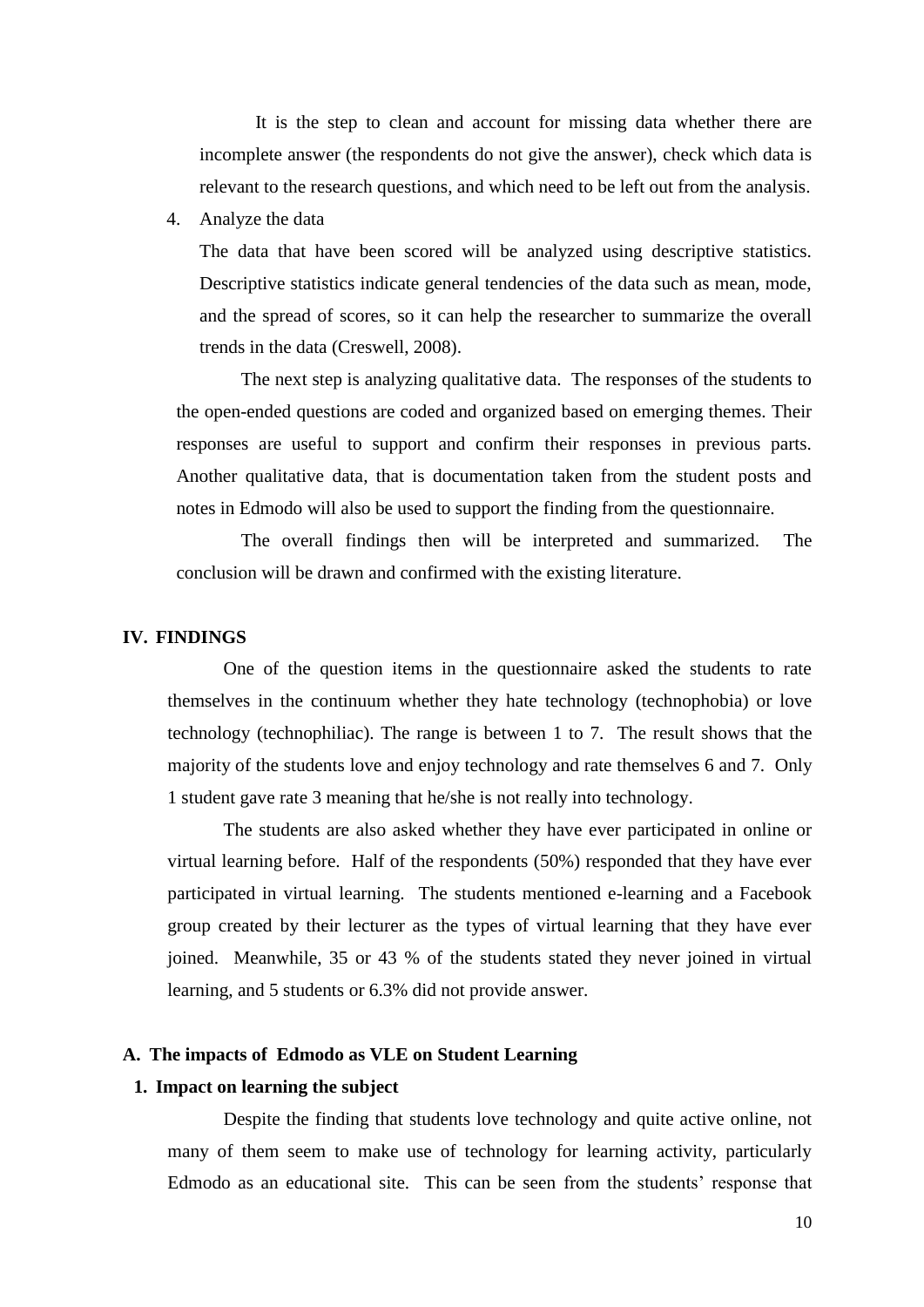most of them rarely visit Edmodo site (45%). The rest visit Edmodo site once a week (28.8%), 2-3 days per week (23.8%), and only 2.5 % of the students visit more frequently, that is 4-6 days per week.

Although the students rarely use Edmodo to post a note or respond to a note, the students feel that Edmodo add to learning. The majority of students (72.5%) feel that Edmodo posts add to learning, and 20% feel that it adds significantly to learning. Only 2.5% think that it has no effect, the same percentage of the students who think that it subtracted to learning. The mean score for this item is 4.13, meaning that the effect is quite strong, and the standard deviation of .567 implies that there is not much difference in the response range. The following table presents the result.

| <b>Edmodo Post</b>                    | Frequency                   | Percent |
|---------------------------------------|-----------------------------|---------|
| subtracted to learning                | $\overline{2}$              | 2.5     |
| no effect                             | 2                           | 2.5     |
| added to learning                     | 58                          | 72.5    |
| added significantly to learning       | 16                          | 20.0    |
| Total                                 | 78                          | 97.5    |
| Missing                               | $\mathcal{D}_{\mathcal{L}}$ | 2.5     |
|                                       |                             |         |
| Mean<br>$= 4.13$<br>Std Dev. $= .567$ |                             |         |

In their responses to the open-ended questions, students stated that they can learn from the material posted on the Edmodo group such as the power point made for group presentation. One student stated "*although I never post anything on it, it's really effective I guess, especially when it becomes a routine... I can see a lot of powerpoint that other groups post"* (ST 27). Another student stated that "*I can get knowledge not only from my lecturer but also from my friends… I learn from posts from my friends, and quote or motivation form lecturer*" (ST 10).

There are many other benefits of virtual learning through Edmodo. Among them is it gives a chance for the students to use their English outside the classroom, and the students think it can improve their language ability. Here are among students' responses: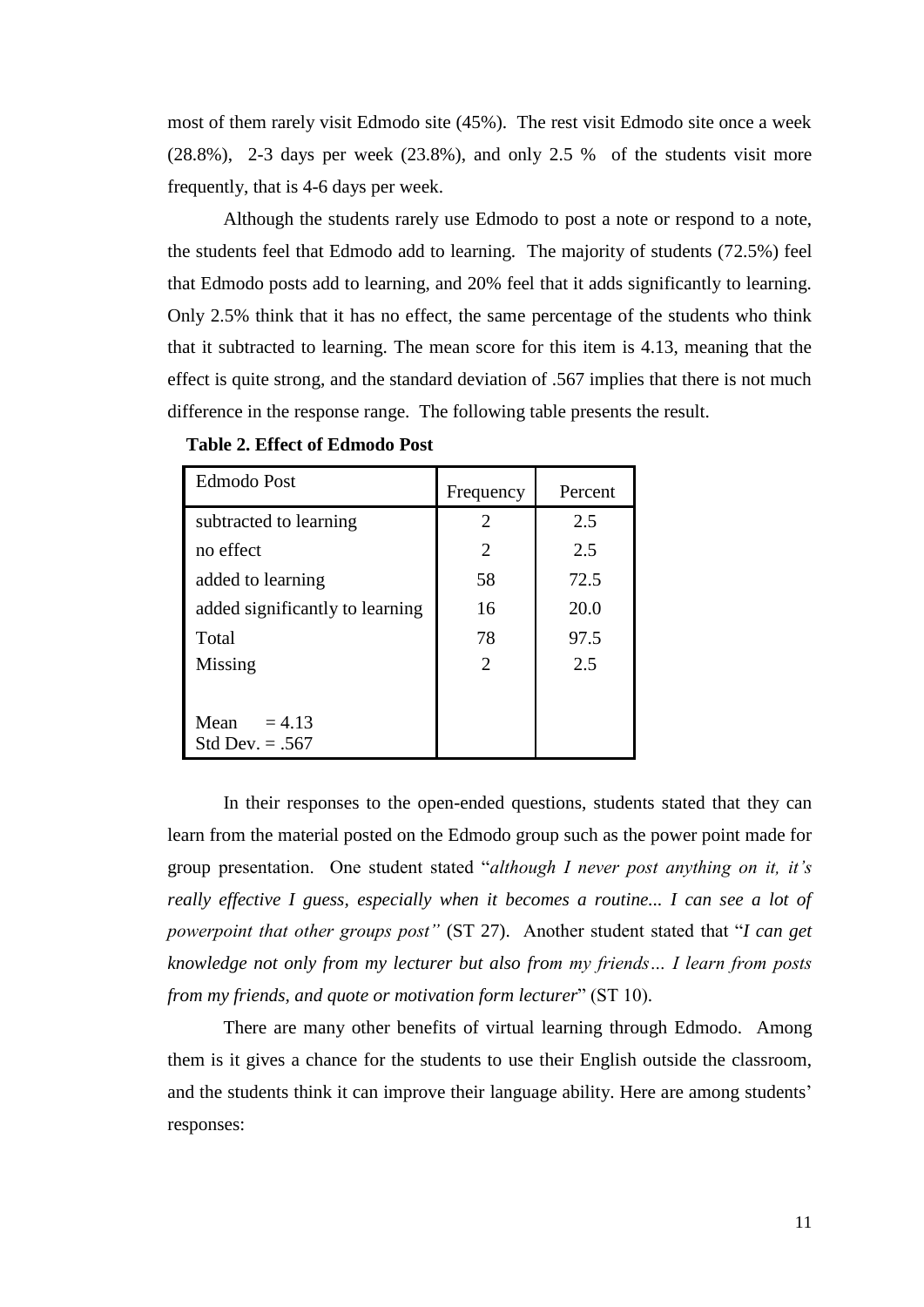"*because it was English site so I must find something new for my vocabularies"* (ST

4)

*"Edmodo help me to improve my reading and writing skill and add my knowledge about the course"* (ST 28)

In Edmodo the instructor actually expected that students can interact with each other discussing about topics that has been brought up during the class but could not discuss further due to limited time. However, many students do not use Edmodo to discuss the material, but just log in to Edmodo to do assignment or check their scores.

Regarding to the overall effectiveness of Edmodo for one of the course they take in the fourth semester, that is Introduction to Literature, 47.5% of the students think that it gives minor help, and 21.3% think it gives significant help. Meanwhile, 13.8% think that gives significant hindrance, 11.3% think it gives minor hindrance, and 6.3% think it has no impact to the effectiveness if the course. The mean score of this item is only 3.51, with standard deviation 1.322.

| <b>Overall effectiveness</b>            | Frequency | Percent |
|-----------------------------------------|-----------|---------|
| significant hindrance                   | 11        | 13.8    |
| minor hindrance                         | 9         | 11.3    |
| no impact                               | 5         | 6.3     |
| minor help                              | 38        | 47.5    |
| significant help                        | 17        | 21.3    |
| Total                                   | 80        | 100.0   |
| Mean<br>$= 3.51$<br>Std. Dev. $= 1.322$ |           |         |

**Table 3. Overall effectiveness of Edmodo** 

### **2. VLE and student motivation**

Among Edmodo features that actually have purpose to increase student motivation in learning are quiz and badge. The instructor can design quiz with various types such as multiple choice, true-false, fill in the blank, or giving short answer. The template provided by Edmodo makes it very practical for the instructor, besides the scores can come automatically if the instructor set a point for each correct answer. Then the score will be automatically inputted in the student gradebook, and student can check their result regularly. One of the limitation of the quiz is student cannot answer the questions through their smartphone. Instead, they have to use their PC or laptop.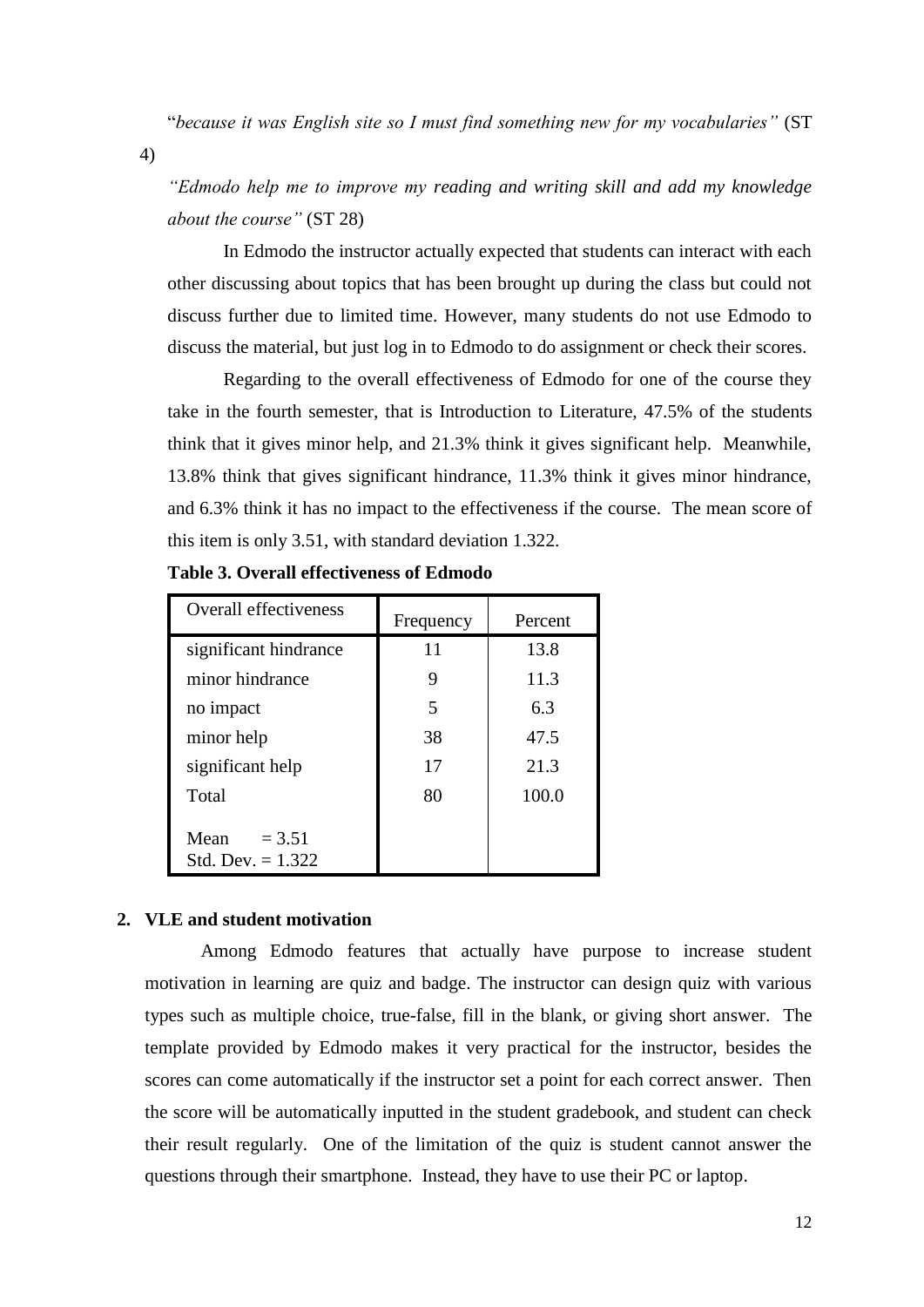The next table presents the student opinion about the quiz. Based on the table, the majority of the students (60%) feel that quiz added significantly to learning, and 30% of the students feel that it added to learning. Only 4 students think that it subtracted to learning, and 1 student respectively feels that quiz subtracted significantly to learning and gives no effect to leaning. The mean score for quiz  $(M = 4.46)$  is the highest among other items asked in the questionnaire, meaning that the impact of quiz is very strong.

| Quiz                                 | Frequency | Percent |
|--------------------------------------|-----------|---------|
| subtracted significantly to learning |           | 1.3     |
| subtracted to learning               |           | 5.0     |
| no effect                            | 1         | 1.3     |
| added to learning                    | 24        | 30.0    |
| added significantly to learning      | 48        | 60.0    |
| Total                                | 78        | 97.5    |
| Missing                              | 2         | 2.5     |
|                                      |           |         |
| Mean<br>$= 4.46$                     |           |         |
| Std. Dev. $= .863$                   |           |         |

#### **Table 4. Effect of quiz**

Generally, the students like to do the quiz. They stated this in the response to the open-ended question. One of the students stated *"I find several knowledge from the answer of the quizzes*"( ST 30). Another student stated "*I like answering the quizzes from our lecturer because the quiz make our scores more* (increase our score)" (ST 30).

## **3. VLE and student autonomy**

Autonomy in learning means that student have control over their own learning, which comprises of active involvement in learning process, and responsibility for its content (Benson & Lor, 1998, p. 8). The virtual learning environment through Edmodo is actually expected to create student autonomy in learning, meaning that students should not depend on the instructor all the time. Instead, they have to be active either in searching information or extending their knowledge through virtual discussion.

However, since not many students are active in posting something in the group wall or in responding to their friends as explained in the previous section, it can be implied that student autonomy is not yet achieved. In the open-ended questions, students also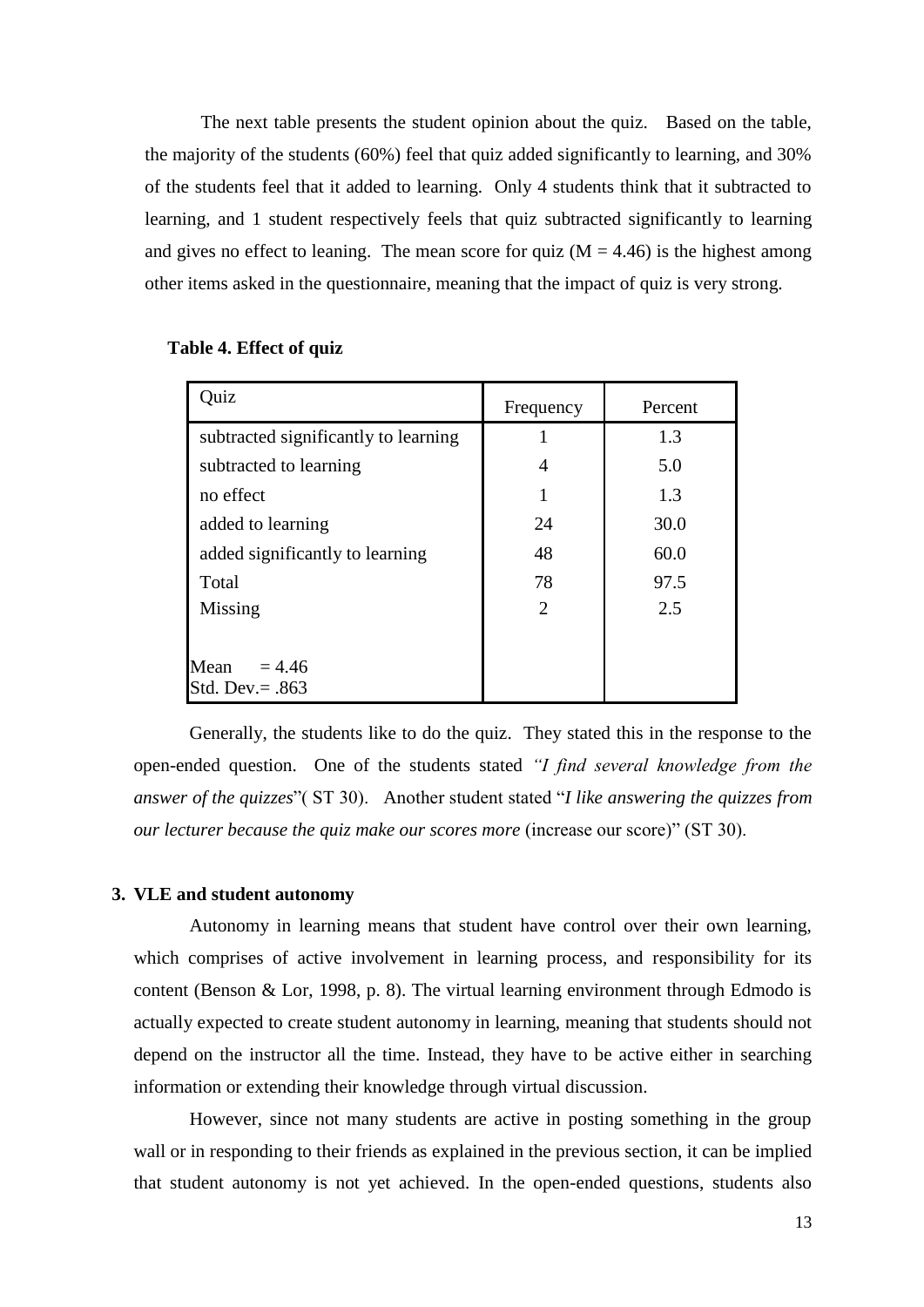respond that they only post something on Edmodo if asked by the instructor such as sharing the presentation materials or when they have to submit assignments. For example, one student stated "*I use Edmodo just to work a homework by the lecturer*" (ST 29). It means that the students are not yet independent learners.

A few students who actively make use of Edmodo as a means to communicate with their friends or with the instructor, mostly use it to ask about their assignments. They also admit that the purpose is merely to share the presentation material to other friends, not for further discussion. The students are not yet aware with the features and real purpose of virtual learning. They still think that virtual learning is only to get the material from the lecturer, or to submit assignments. As a matter of fact, it is more than that as VLE is intended to make them become autonomous learner.

## **B. Constraints of Edmodo as VLE**

Despite some benefits that the students get form Edmodo, there are also constraints that the students face. Based on the responses to the open-ended questions, most of the students stated that the constraint in using Edmodo is related to the slow connection and network. Students find difficulties when they have to upload their assignment or when answering the quiz. The trouble with the connection often makes the students unable to finish the quiz and make them worried about the result, as stated by one student: "*When I take the quiz, and the internet disconnected, my answers stop. I cannot continue the quiz and the result my score is bad*" (ST 75). Other constraints are limited capacity of Edmodo file, and some features cannot be opened through smartphone,

Although many students nowadays can get internet access in various places, they cannot always get strong internet connection such as in the student resource center. Even if the students use smartphone, they sometimes have limited budget to buy their phone enough credits. That is probably why students prefer to use traditional face-to face learning, although virtual learning seem exciting and more sophisticated.

*"I prefer traditional face-to-face because it's easier to understand when I see the teacher when they explain"* (ST 4)

*"I think I must consider, something I will prefer virtual instruction cause it is more easy in time, and I prefer the traditional face-to face for getting more detailed information*" (ST 75)

The students expect that if virtual learning mode is to be applied in campus, there should be supporting facilities, particularly strong internet connection.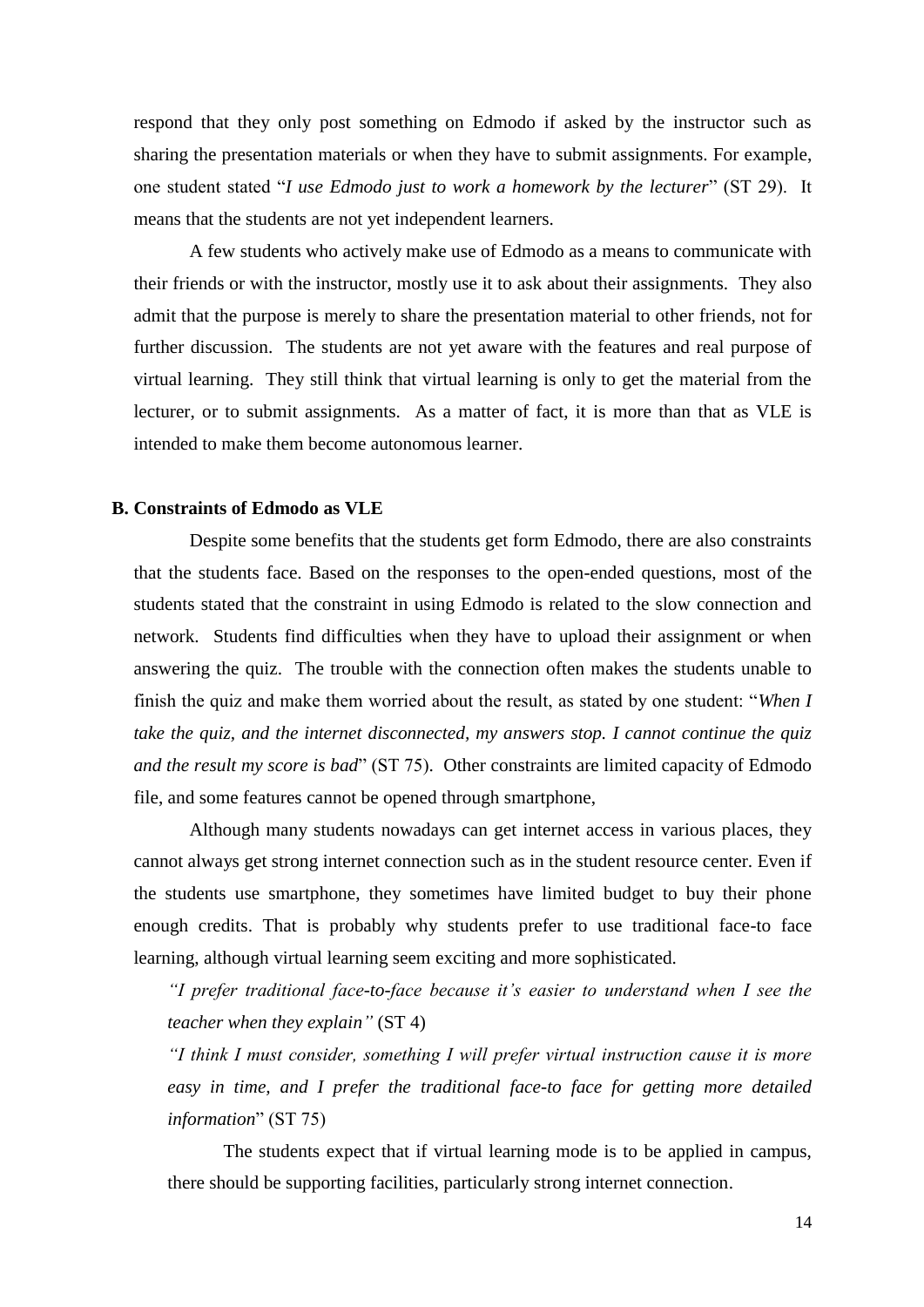*"It's good but I think our campus isn't ready for it. The campus has to make a new rule that all of assignment as to collect on virtual learning"* (ST 2)

*"In Indonesia the internet connection is worst. When we can't get a good quality of connection that provide us with a good access, we have to rethink about a virtual learning program that will be used by us, is it really a good program? or it can be a weight (burden ) for the learner because the quality of the access."* (ST26)

# **V. CONCLUSION**

From the findings, it can be concluded that

- 1. Virtual learning through Edmodo generally gives quite positive impacts for the students. Although only a few of them who are actively involved in virtual discussion, the majority of the students think that learning activities through Edmodo such as posting notes and sharing materials have helped and added to learning. Activities in Edmodo also have benefited the students in their language skills since they are required to communicate in English, and they have to know the vocabulary and try to write well.
- 2. One feature that receives the highest mean score in the questionnaire is the quiz  $(M =$ 4.46), which means that the students have maximally made use of the quiz, in which they can review the materials, beside they can get scores which makes them more motivated to learn the subject. In this way, the quiz has increased the students' motivation in learning, although it is still an extrinsic motivation.
- 3. Regarding student autonomy, many students are still passive learners and are not yet into the habit of controlling their own pace of learning. They still like to wait for the instruction from the lecturer in posting something to Edmodo and seldom take their own initiative.
- 4. The constraints in Edmodo as VLE mostly occurs because of slow internet connection that hampers students online learning activity. Therefore, the mean score for the overall effectiveness is 3.51, meaning that the student view about Edmodo effectiveness falls between minor help and no impact. Although the virtual learning seems more practical, convenient and enjoyable, many students still prefer traditional face-to-face learning mode, or combination of both (blended learning).

----------------------------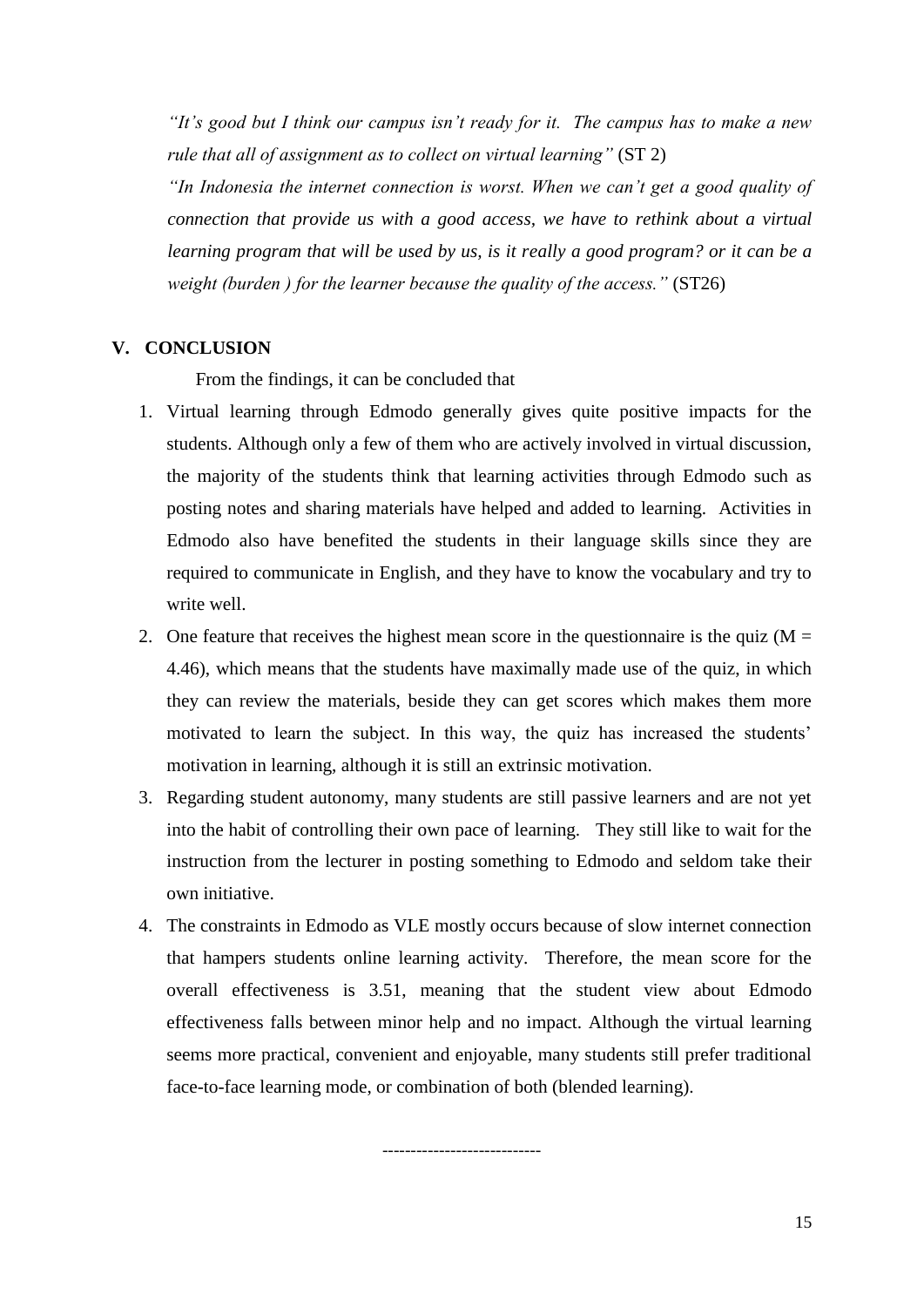#### **REFERENCES**

- Allen, I. E, and Seaman, J. (2007). Blending in:The Extent and Promise of Blended Education in the United States. In Anthony G. Picciano and Charles D. Dziuban (eds). *Blended Learning: Research Perspectives*, pp. 65-82. Needham, MA, US: The Sloan Consortium
- Boulton, A,. Chateau, A., Pereiro, M., & Azzam-Hannachi, R. (2008). Learning to learn languages with ICT – but how? *CALL-EJ Online*, 9(2). <http://www.tell.is.ritsumei.ac.jp/callejonline/journal/9-2/boulton.html>
- Chinnery, G. M. (2008). Biting the Hand that Feeds Me: The Case for e-Language Learning and Teaching. *CALICO Journal*, *25*(3), pp. 471-481.
- Compton, L.K.L. (2009). Preparing language teachers to teach language online: a look at skills, roles, and responsibilities, *Computer Assisted Language Learning, 22*:1, pp. 73-99
- Creswell, J. W. (2008). *Educational research: Planning, conducting, and evaluating quantitative and qualitative research* (3rd ed.). Upper Saddle River, New Jersey: Pearson Education.
- Garrison, D.R, and Kanuka, H. (2004), Blended learning: Uncovering its transformative potential in higher education. Internet and Higher Education 7 pp. 95–105
- Gruba, P., Clark, C., Ng, K. & Wells, M. (2009). Blending technologies in second language courses: A reflexive enquiry*.* In *Same places, different spaces. Proceedings ascilite Auckland* 2009*.* [http://www.ascilite.org.au/conferences/auckland09/procs/gruba](http://www.ascilite.org.au/conferences/auckland09/procs/gruba.pdf.)**.**pdf.
- Golonka, E.M., Bowles, A.R., Victor M. Frank, V.M., Richardson, D.L., & Freynik, S. (2014) Technologies for foreign language learning: a review of technology types and their effectiveness, *Computer Assisted Language Learning, 27*(1), pp. 70-105.
- Grgurović, M. (2011). Blended Learning in an ESL Class: A Case Study*. CALICO Journal, 29*(1), pp. 100-117.
- Kim, H.K.(2008). Beyond Motivation: ESL/EFL Teachers' Perceptions of the Role of Computers. CALICO Journal, 25 (2), pp. 241-259.
- Looi, C.Y., & Yusop, F. D. (2011). Potential use of social networking tool to assist reading comprehension: implications for practice and future research. *Jurnal Pendidikan, 31*(1), 189-201.
- Motteram, G., and Sharma,P. (2009). Blending Learning in a Web 2.0 World. *International Journal of Emerging Technologies & Society, 7(*2), pp. 83 – 96